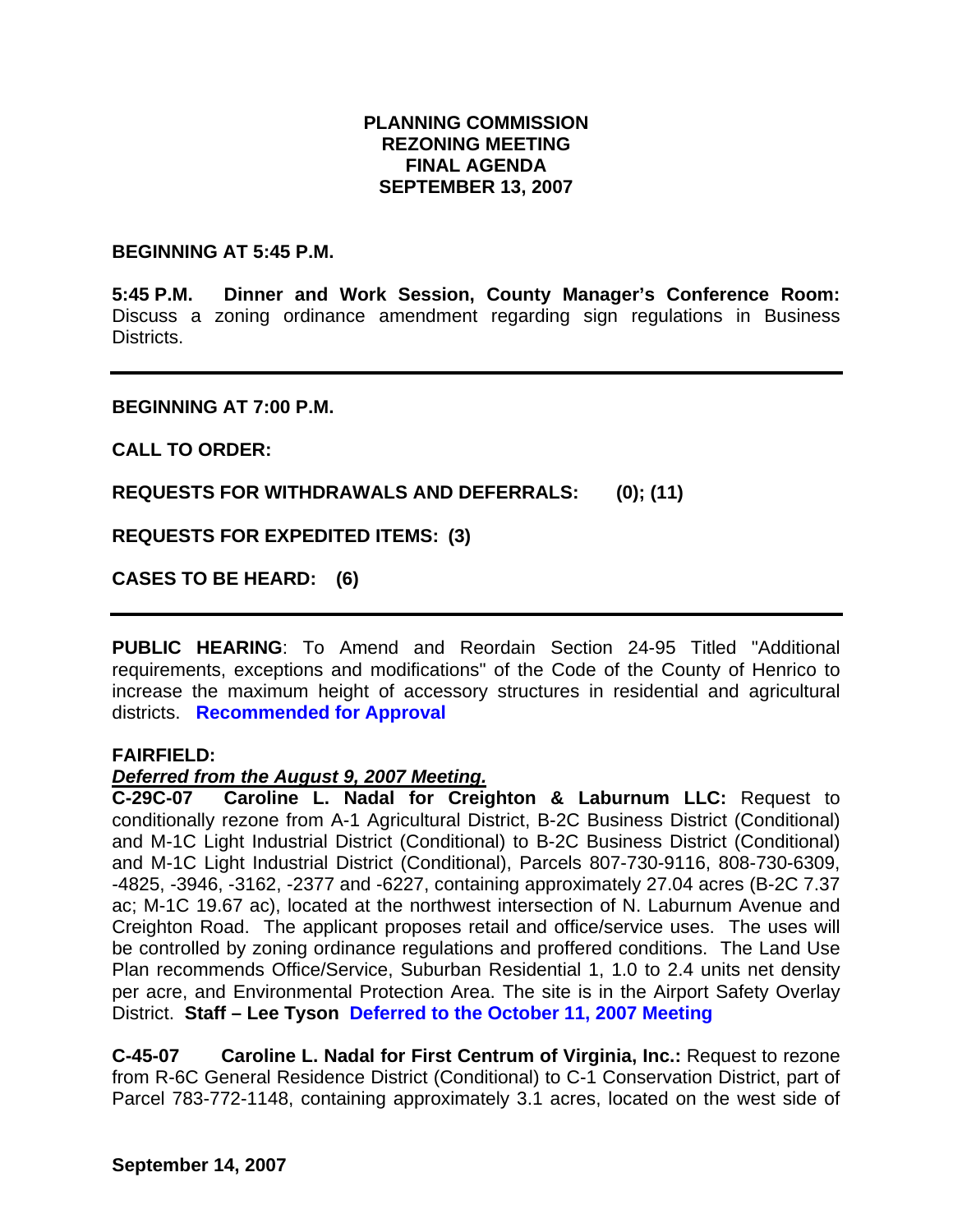Brook Road (U.S. Route 1) at Presbytery Court. The applicant proposes a Conservation Area. The use will be controlled by zoning ordinance regulations. The Land Use Plan recommends Environmental Protection Area. **Staff – Ben Sehl (Expedited agenda requested) Recommended for Approval**

### **THREE CHOPT:**

### *Deferred from the July 12, 2007 Meeting.*

**C-76C-05 Robert Atack for George M. Urban:** Request to conditionally rezone from A-1 Agricultural District to O-3C Office District (Conditional) and B-2C Business District (Conditional), Parcels 747-770-3395 and 746-770-9777, containing 11.18 acres, located on the west line of Nuckols Road approximately 350 feet north of New Wade Lane and between the south line of Hickory Park Drive and the north line of New Wade Lane. The applicant proposes an office and hotel development. The uses will be controlled by zoning ordinance regulations and proffered conditions. The Land Use Plan recommends Rural Residential, Suburban Residential 2, 2.4 to 3.4 units net density per acre, and Environmental Protection Area. **Staff – Lee Tyson Recommended for Approval** 

### *Deferred from the July 12, 2007 Meeting.*

**P-10-07 Gloria L. Freye for Richmond Strikers Soccer Club, Inc.:** Request for a Provisional Use Permit under Sections 24-95(a), 24-120 and 24-122.1 of Chapter 24 of the County Code in order to construct a 157' high telecommunications tower on part of Parcel 740-768-1098, located on the east line of Pouncey Tract Road approximately 900 feet south of Shady Grove Road. The existing zoning is A-1 Agricultural District. The Land Use Plan recommends Open Space/Recreation and Environmental Protection Area. **Staff – Livingston Lewis (Deferral requested to the December 6, 2007 Meeting) Deferred to the December 6, 2007 Meeting**

### *Deferred from the August 9, 2007 Meeting.*

**C-40C-07 Courtenay Fisher for Boushra and Edna Hanna and Donald and Shearin Whitehorn:** Request to conditionally rezone from A-1 Agricultural District to R-2AC One-Family Residence District (Conditional), part of Parcels 742-773-4344 and 742-773-5604, containing 7.127 acres, located on the northeast line of Hames Lane approximately 1,550 feet north of its intersection with Shady Grove Road. The applicants propose a single family residential development not to exceed a density of 2.0 units per acre. The R-2A District allows a minimum lot size of 13,500 square feet and a maximum gross density of 3.23 units per acre. The use will be controlled by zoning ordinance regulations and proffered conditions. The Land Use Plan recommends Rural Residential, not exceeding 1.0 unit per acre, and Environmental Protection Area. **Staff – Lee Tyson (Deferral requested to the November 8, 2007 Meeting) Deferred to the November 8, 2007 Meeting** 

### *Deferred from the August 9, 2007 Meeting.*

**C-43C-07 Gibson Wright for John W. Gibbs, Jr.:** Request to conditionally rezone from R-2AC One-Family Residence District (Conditional) to R-3C One-Family Residence District (Conditional), Part of Parcel 739-774-4564, containing approximately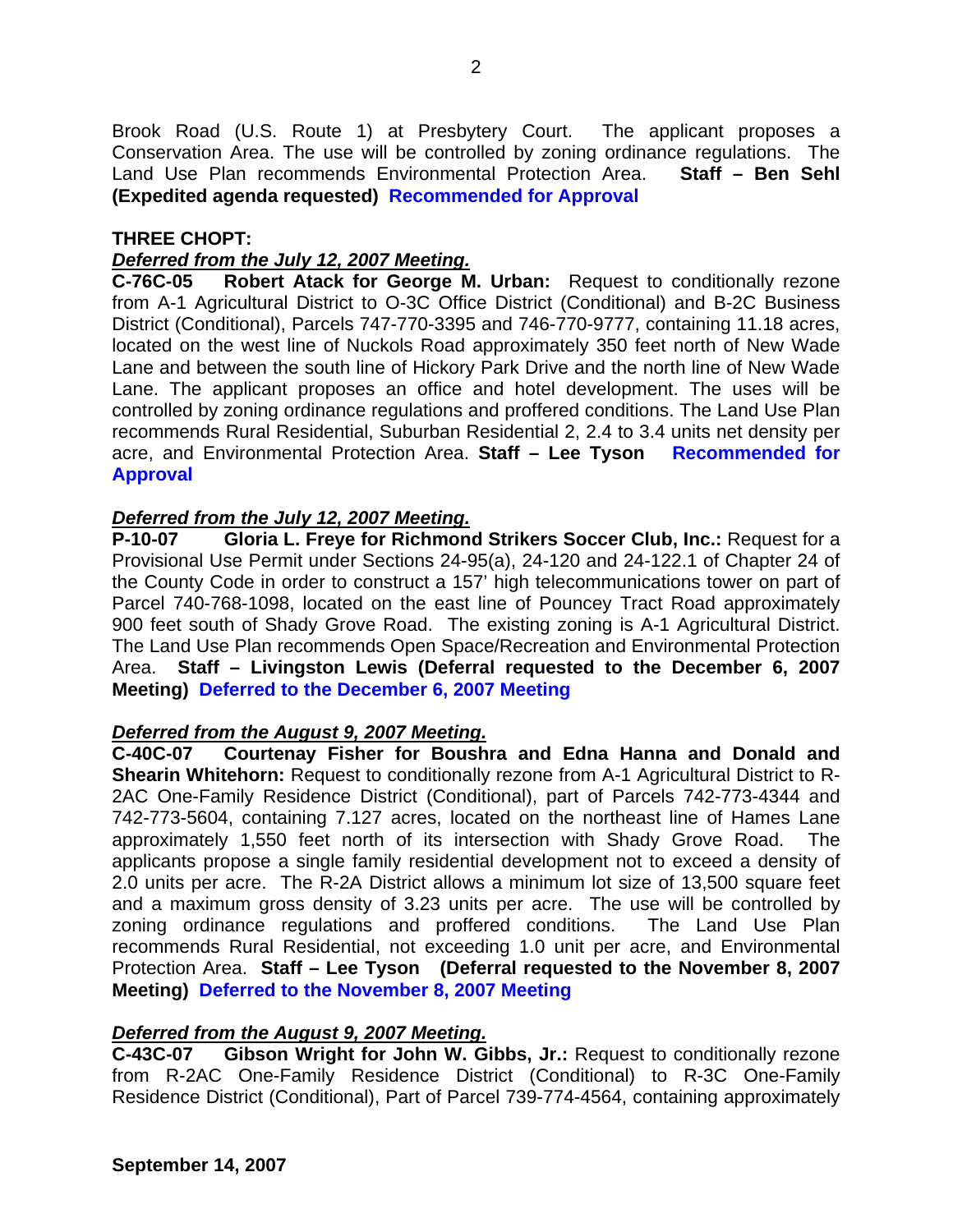6.77 acres, located on the southeast line of Nuckols Road at its intersection with Lower Wyndham Court. The applicant proposes a single-family residential subdivision to construct 13 homes as part of the Grey Oaks development which has a proffered aggregate maximum density of 1.8 units per acre. The R-3 District allows a minimum lot size of 11,000 square feet and a maximum gross density of 3.96 units per acre. The use will be controlled by zoning ordinance regulations and proffered conditions. The Land Use Plan recommends Suburban Residential 1, 1.0 to 2.4 units net density per acre, and Environmental Protection Area. **Staff – Livingston Lewis Deferred to the November 8, 2007 Meeting**

**C-46C-07 James Theobald for Atack Properties:** Request to conditionally rezone from A-1 Agricultural District to R-3C One-Family Residence District (Conditional), Parcel 750-773-1173 and part of Parcel 751-773-4286, containing approximately 34.9 acres, located between the terminus of Opaca Lane and the Chickahominy River. The applicant proposes a single-family residential subdivision with a maximum of 90 units. The R-3 District allows a minimum lot size of 11,000 square feet and a maximum density of 3.96 units per acre. The use will be controlled by zoning ordinance regulations and proffered conditions. The Land Use Plan recommends Rural Residential, not to exceed 1.0 unit per acre, Suburban Residential 2, 2.4 to 3.4 units net density per acre, and Environmental Protection Area. **Staff – Livingston Lewis (Deferral requested to the October 11, 2007 Meeting) Deferred to the October 11, 2007 Meeting**

**C-47C-07 Andrew M. Condlin for Gregory A. Windsor:** Request to conditionally rezone from A-1 Agricultural District to R-2AC One-Family Residence District (Conditional), Parcels 740-770-9386, 741-770-1920, 741-771-6359, and part of parcels 740-772-8110 and 741-770-0218, containing approximately 20.81 acres, located on the north line of Shady Grove Road approximately 590 feet west of its intersection with Twin Hickory Road. The applicant proposes a single family subdivision. The R-2A District allows a minimum lot size of 13,500 square feet and a maximum gross density of 3.23 units per acre. The use will be controlled by zoning ordinance regulations and proffered conditions. The Land Use Plan recommends Suburban Residential 1, 1.0 to 2.4 units net density per acre, and Environmental Protection Area. **Staff – Ben Sehl (Deferral requested to the October 11, 2007 Meeting) Deferred to the October 11, 2007 Meeting**

**P-15-07 Malachi Mills for Reynolds Holdings, LLC:** Request for a Provisional Use Permit under Sections 24-58.2(d), 24-120, and 24-122.1 of Chapter 24 of the County Code to permit outdoor dining for a proposed restaurant (Max and Erma's) at the Broad Street Retail Center at Reynolds Crossing, on part of Parcel 767-744-9052, located at the northwest intersection of West Broad Street (U.S. Route 250) and Forest Avenue (private). The existing zoning is B-2C Business District (Conditional). The Land Use Plan recommends Planned Industrial. The property is in the Enterprise Zone. **Staff – Livingston Lewis (Expedited agenda requested) Recommended for Approval**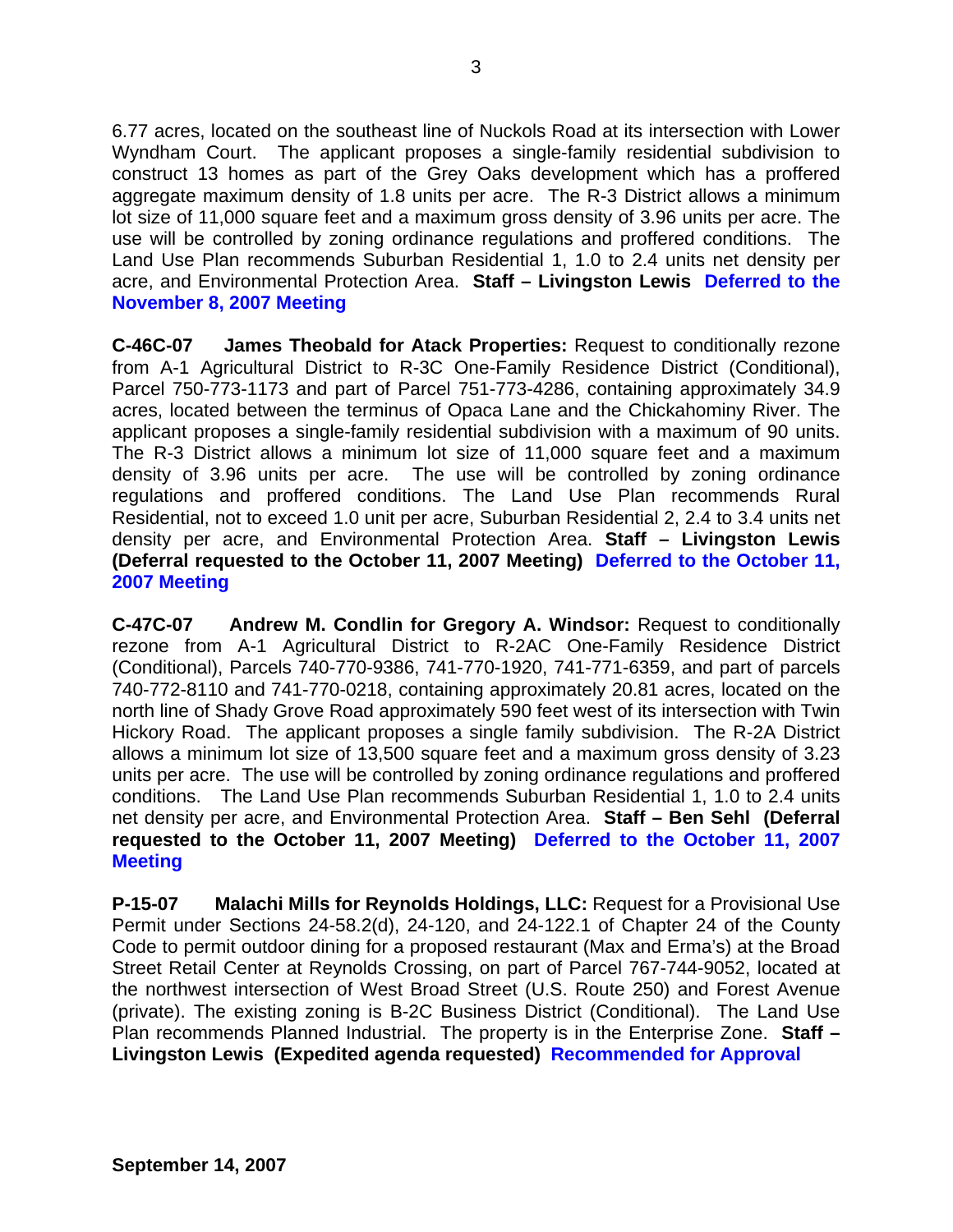**P-16-07 Malachi Mills for Reynolds Holdings, LLC:** Request for a Provisional Use Permit under Sections 24-58.2(d), 24-120, and 24-122.1 of Chapter 24 of the County Code to permit outdoor dining for a proposed restaurant (Bookbinder's) at the Broad Street Retail Center at Reynolds Crossing, on part of Parcel 767-744-9052, located at the northwest intersection of West Broad Street (U.S. Route 250) and Forest Avenue (private). The existing zoning is B-2C Business District (Conditional). The Land Use Plan Recommends Planned Industrial. The property is in the Enterprise Zone. **Staff – Livingston Lewis (Expedited agenda requested) Recommended for Approval** 

# **TUCKAHOE:**

None.

# **BROOKLAND:**

# *Deferred from the August 9, 2007 Meeting.*

**C-64C-06 Jennifer D. Mullen for Wistar Creek, LLC:** Request to conditionally rezone from R-3 One-Family Residence District to RTHC Residential Townhouse District (Conditional), Parcels 767-750-8298, 767-751-8651, 768-750-0490, 768-751- 0638, 768-751-2435, 768-751-4119, and 768-751-1362 containing 24.46 acres, located on the south line of Wistar Road approximately 142 feet west of Walkenhut Drive. The applicant proposes a residential townhouse development with a maximum of 100 dwelling units, an equivalent density of 4.08 units per acre. The maximum density allowed in the RTH District is 9 units per acre. The use will be controlled by zoning ordinance regulations and proffered conditions. The Land Use Plan recommends Suburban Residential 2, 2.4 to 3.4 units net density per acre, and Office. **Staff – Lee Tyson (Deferral requested to the November 8, 2007 Meeting) Deferred to the November 8, 2007 Meeting** 

**C-48C-07 Gloria L. Freye for Cadence Capital Investments:** Request to conditionally rezone from R-3 One-Family Residence District to B-2C Business District (Conditional), Parcels 769-756-6351, -6059, and -5766, containing 1.3815 acres, located at the northwest intersection of Staples Mill (State Route 33) and Old Staples Mill Roads. The applicant proposes a commercial development. The uses will be controlled by zoning ordinance regulations and proffered conditions. The Land Use Plan recommends Commercial Concentration. **Staff – Lee Tyson Recommended for Approval**

# **VARINA:**

# *Deferred from the August 9, 2007 Meeting.*

**P-8-07 Gloria L. Freye for Richmond 20 MHZ LLC:** Request for a Provisional Use Permit under Sections 24-95(a), 24-120 and 24-122.1 of Chapter 24 of the County Code in order to construct a 144' high telecommunications tower on part of Parcel 829- 712-4591, located on the west line of Beulah Road approximately 195' north of Treva Road. The existing zoning is R-3 One Family Residence District. The Land Use Plan recommends OS/R Open Space Recreation. The site is in the Airport Safety Overlay District. **Staff – Lee Tyson (Deferral requested to the November 8, 2007 Meeting) Deferred to the November 8, 2007 Meeting**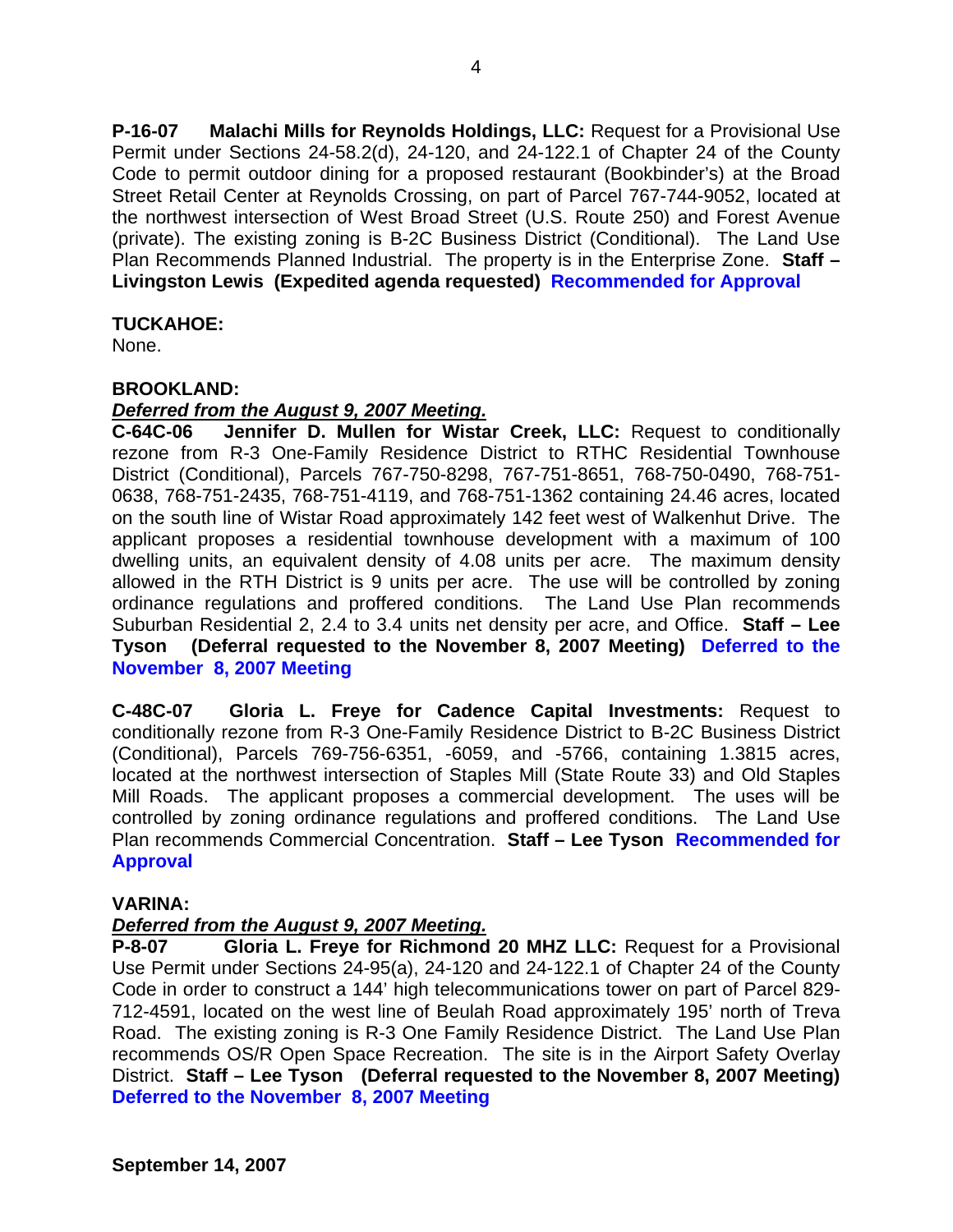**C-49C-07 Bay Design Group for Williams Realty and Development Corp.:** Request to conditionally rezone from A-1 Agricultural District to R-5AC General Residence District (Conditional), Parcel 833-718-6524, containing 29.91 acres, located between the north line of I-64 and the south line of Meadow Road at its intersection with Chartwood Drive. The applicant proposes a maximum of 50 age-restricted, zero-lot line detached dwellings. The R-5A District allows a minimum lot size of 5,625 square feet and a maximum gross density of 6 units per acre. The use will be controlled by zoning ordinance regulations and proffered conditions. The Land Use Plan recommends Suburban Residential 1, 1.0 to 2.4 units net density per acre. The site is in the Airport Safety Overlay District. **Staff – Nathalie Croft Recommended for Approval** 

**C-50C-07 Caroline L. Nadal for Audubon Hospitality, LLC:** Request to amend proffered conditions accepted with Rezoning Case C-45C-06, on Parcel 819-717-6812, located at the southeastern terminus of International Trade Court adjacent to Audubon Drive. The applicant proposes to amend Proffer 8 related to the conceptual master plan and Proffer 9 related to architectural treatments. The existing zoning is M-1C Light Industrial District (Conditional). The Land Use Plan recommends Planned Industry. The site is in the Airport Safety Overlay District and Enterprise Zone. **Staff – Nathalie Croft Recommended for Approval** 

**C-51C-07 Alvin S. Mistr, Jr. for WWLP Development, LLC:** Request to conditionally rezone from A-1 Agricultural District to R-5AC General Residence District (Conditional), Parcel 815-691-3804, containing 73.609 acres, located on the west line of Strath Road approximately 580 feet north of Lammrich Road. The applicant proposes a zero-lot line development with a maximum of one hundred seventy-six (176) lots. The R-5A District allows a minimum lot size of 5,625 square feet and a maximum gross density of 6 units per acre. The use will be controlled by zoning ordinance regulations and proffered conditions. The Land Use Plan recommends Suburban Residential 1, 1.0 to 2.4 units net density per acre. The site is in the Airport Safety Overlay District. **Staff – Nathalie Croft (Deferral requested to the December 6, 2007 Meeting) Deferred to the December 6, 2007 Meeting**

**AMENDMENT TO THE HENRICO 2010 LAND USE PLAN MAP (LUP-2-07):** The Planning Commission will consider an amendment to the Henrico County 2010 Land Use Plan Map to designate the Tree Hill Farm Site – comprised of 530.9 acres and generally bordered by the James River, Old Osborne Turnpike, Osborne Turnpike, and Mill Creek as an Urban Mixed Use Development Area (UMU). **(Staff recommends deferral to the October 11, 2007 Meeting) Deferred to the October 11, 2007 Meeting**

**C-52C-07 Daniel K. Slone and Gloria L. Freye for Gray Land and Development Company-Tree Hill, LLC:** Request to conditionally rezone from A-1 Agricultural District and M-2 General Industrial District to UMUC Urban Mixed Use District (Conditional), part of Parcel 797-706-5048, containing 530.9 acres, located between the James River and the west line of Osborne Turnpike and Old Osborne Turnpike, generally located